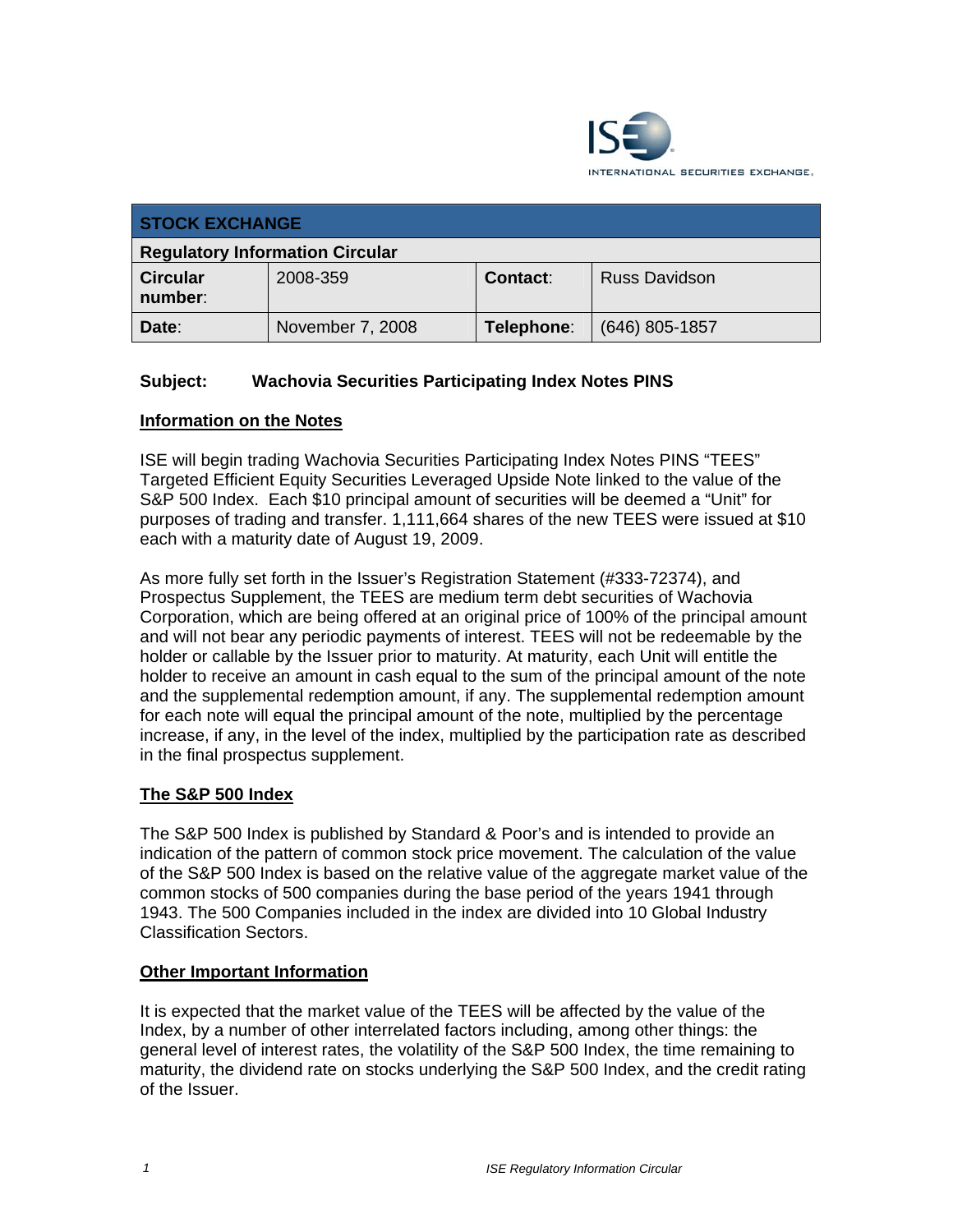Investing in the TEES is not equivalent to investing in the S&P 500 Index.

Ownership of the TEES will be maintained in book-entry form by or through The Depository Trust Company.

TSV will be quoted and trade as an equity issue in round lots of 100, and will trade "flat" without accrued interest.

Trading in the shares on ISE is on a UTP basis and is subject to ISE equity trading rules. The shares will trade from 8:00 a.m. until 5:00 p.m. Eastern Time. Equity Electronic Access Members ("Equity EAMs") trading the shares during the Extended Market Sessions are exposed to the risk of the lack of the calculation or dissemination of underlying index value or intraday indicative value ("IIV"). For certain derivative securities products, an updated underlying index value or IIV may not be calculated or publicly disseminated in the Extended Market hours. Since the underlying index value and IIV are not calculated or widely disseminated during Extended Market hours, an investor who is unable to calculate implied values for certain derivative securities products during Extended Market hours may be at a disadvantage to market professionals.

Equity EAMs also should review NASD Notice to Members 03-71 for guidance on trading these products. The Notice reminds members of their obligations to: (1) conduct adequate due diligence to understand the features of the product; (2) perform a reasonable-basis suitability analysis; (3) perform customer-specific suitability analysis in connection with any recommended transactions; (4) provide a balanced disclosure of both the risks and rewards associated with the particular product, especially when selling to retail investors; (5) implement appropriate internal controls; and (6) train registered persons regarding the features, risk and suitability of these products.

**This Regulatory Information Circular is not a statutory Prospectus. Equity EAMs should consult the Trust's Registration Statement, SAI, Prospectus and the Fund's website for relevant information.**